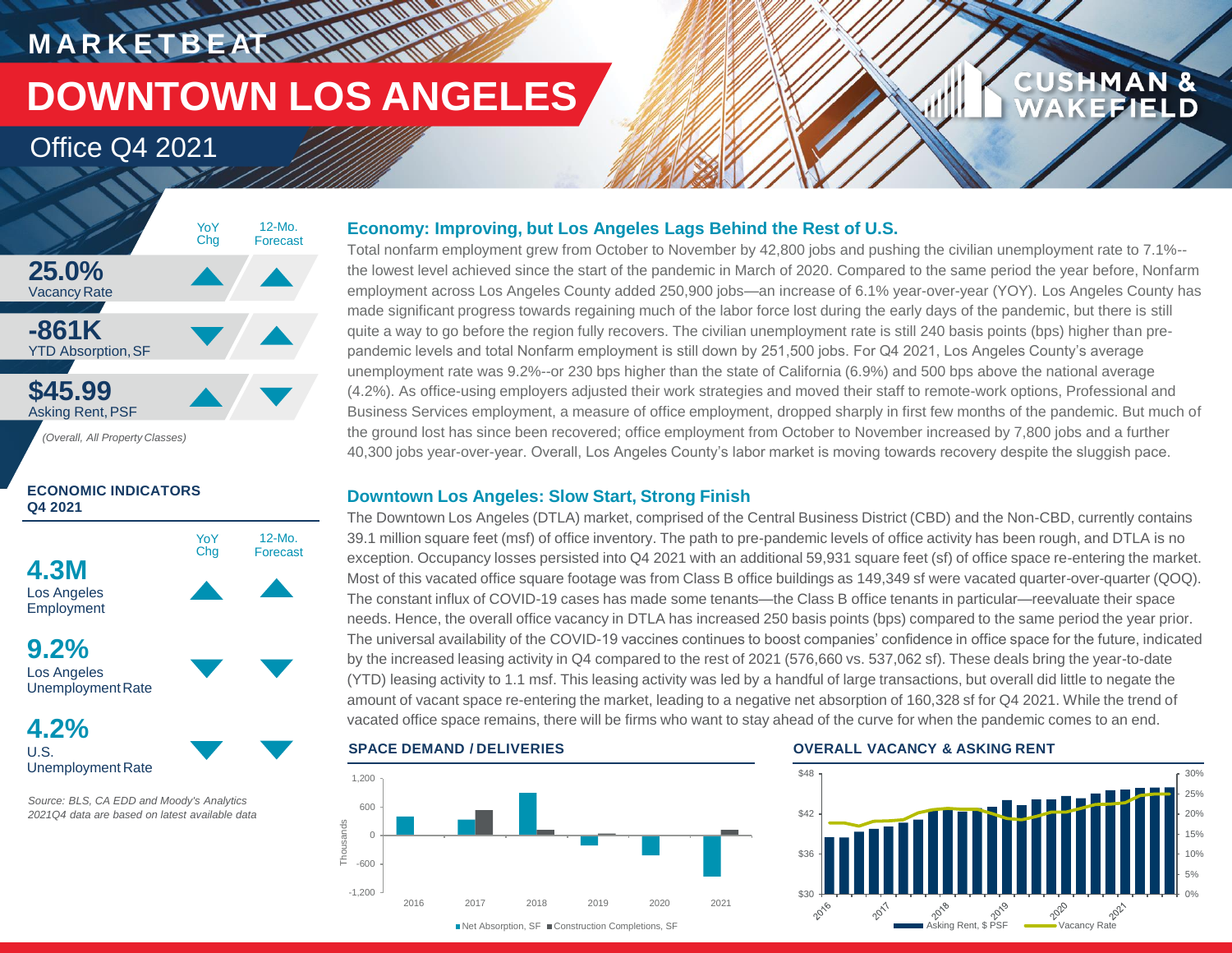# **MARKETBEAT 11.10 MMW**

# **DOWNTOWN LOS ANGELES**

**THE ALL AND AND AND AND** 

### Office Q4 2021

#### **Central Business District (CBD): Uncertainty in Near Future**

For the fourth quarter in a row, occupancy decreased in the heart of LA, with 247,828 sf of newly vacant space in Q4 2021. The overall vacancy rate in the CBD increased to 25.0%—a 170 bps rise from the previous quarter and 250 bps higher than Q4 of last year. The uncertain direction of the pandemic lockdown policies has pushed lessees to downsize their office space with an additional 66,743 sf of vacant sublease space added QOQ. Q4 2021 has continued the narrative of underachievement from the year, but there were still some highpoints as gleaned by the leasing activity and rising lease rates. Activity in the legal sector occurred with Buchalter renewing their space (87,000 sf) at 1000 Wilshire Blvd The law firm of White & Case renewed and expanded their lease as they added 25,531 sf to their already 61,007 sf office space at City National Plaza. The clothing brand Johnny Was signed a new lease (31,153 sf) at 712 S Olive St. Demand remained for Downtown LA's high-rises as overall leasing activity was identical to the previous quarter and year. Year-to-date leasing activity for the CBD came to 528,663 sf almost equal to the year prior—but still far from the lofty levels of activity achieved before the pandemic. Rents in the CBD continue to faintly rise as the average asking rate increased by 0.20% QOQ to \$45.30 price per square foot per year (psf/yr) in Q4 2021. The asking lease rate for Class A products also rose to 46.81 psf/yr—a minimal increase of 0.23% from Q3 and 0.52% from Q4 2021. The constant rise in asking rates can be attributed by landlords opting to improve concession and amenities to establish the benefits of the office compared to working from home.

#### **Non-CBD: Fashion District is In**

What seemed to be a down year for the Non-CBD has become quite the opposite, as the Non-CBD drove most of Q4 2021's leasing activity for Downtown Los Angeles. For the first time in six quarters, the Non-CBD area had sixdigit overall leasing activity totaling 385,855 sf in Q4 2021. Office leasing activity YTD totaled 585,059 sf—which was a 107% increase from the same period the year prior, but still a 54% decrease when compared to Q4 2019. Clothing brands Forever 21 and Adidas signed new leases for 150,869 sf and 106,303 sf, respectively, at California Market Center. Additionally, another new lease occurred in the Fashion District with Bambee signing at 755 S. Los Angeles Street (Fabric) for 45,000 sf and will occupy the top three floors. This recommitment to the Fashion District led the way for the improvement in leasing activity compared to 2020. The wave of new leases will not affect occupancy for some time, and thus the vacancy rate grew to 29.9% or a 60-bps increase. Even though leasing activity improved and there was positive absorption (61,503 sf), the overall asking lease rates continued to decrease from the previous quarter from \$47.66 psf/yr to \$47.54 psf/yr. Rates in DTLA's Non-CBD are however still higher than the previous YOY rate of \$46.87 psf/yr and pre-pandemic high of \$44.15 psf/yr in Q4 2019. Rates for Class A space also decreased slightly \$56.00 psf/yr to \$55.52 psf/yr but could increase with the expected delivery of the 1.3 msf of office space from California Market Center.

#### **VACANT SPACE BY CLASS**



**CUS** 

**HMAN &** 

 - 2 4 6 8 10 12 2016 2017 2018 2019 2020 2021 MSF Direct Sublease

#### **SUBMARKET DIRECT ASKING RENT**



#### **DIRECT VS SUBLEASE AVAILABLE SPACE**